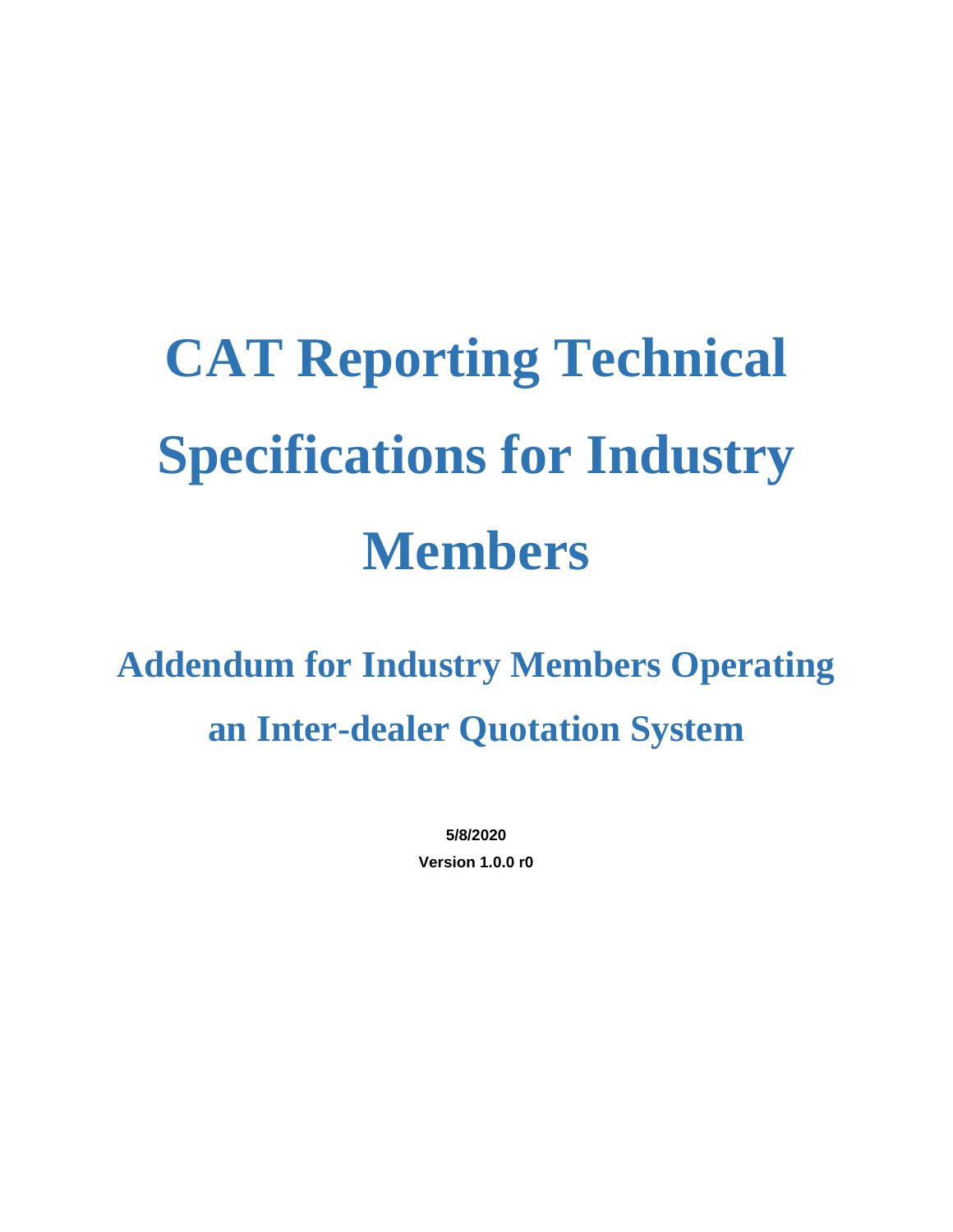# **Table of Contents**

| 2. |  |  |  |  |
|----|--|--|--|--|
| 3. |  |  |  |  |
|    |  |  |  |  |
|    |  |  |  |  |
|    |  |  |  |  |
|    |  |  |  |  |
|    |  |  |  |  |
|    |  |  |  |  |
|    |  |  |  |  |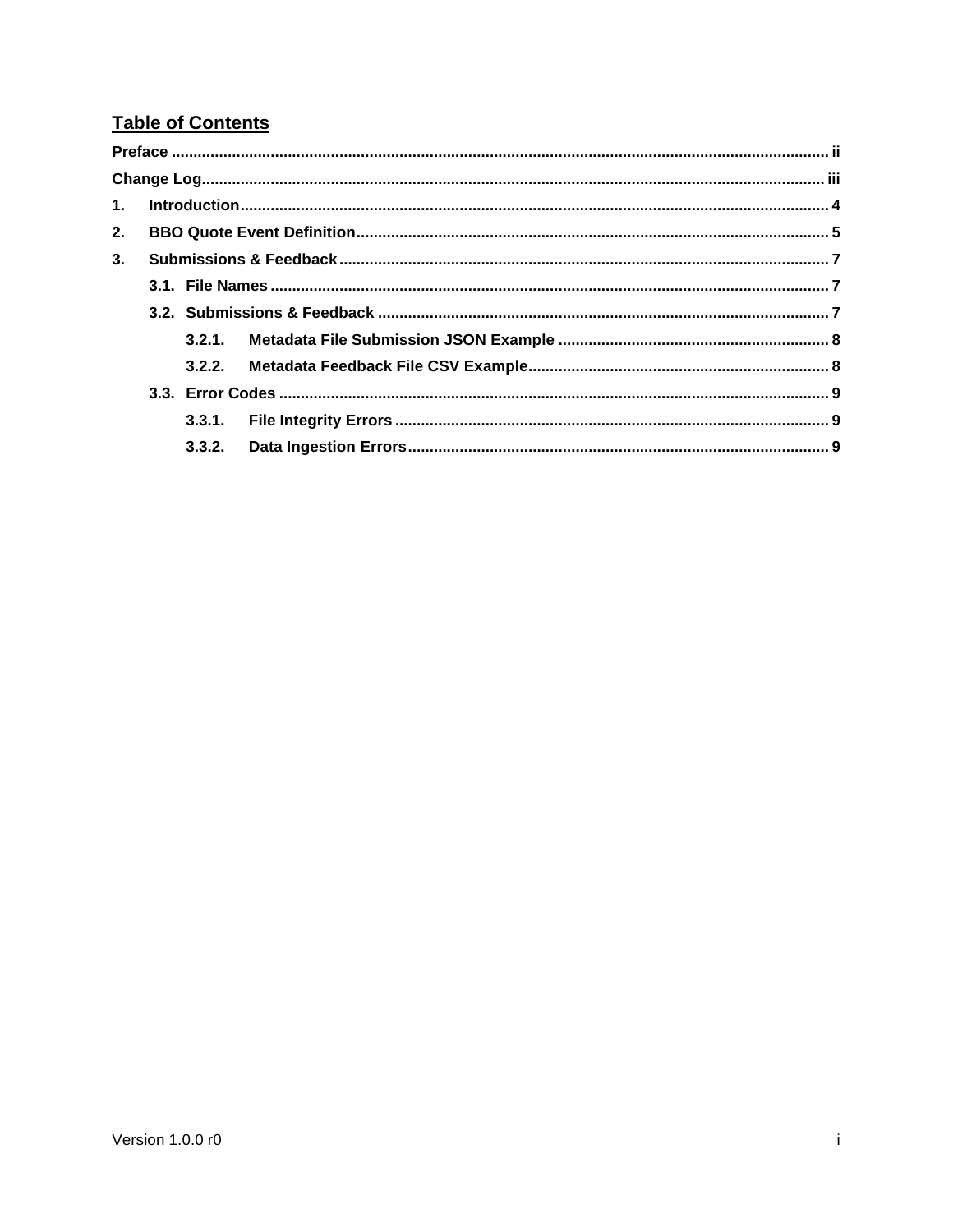## <span id="page-2-0"></span>**Preface**

Rule 613 of the Securities Exchange Act of 1934 requires national securities exchanges and national securities associations ("SROs") to submit a national market system plan to the Securities and Exchange Commission ("Commission" or "SEC") to create, implement, and maintain a consolidated audit trail (the "CAT") that would allow regulators to more efficiently and accurately track all activity in U.S. equity and listed options markets. Pursuant to Rule 613, the SROs filed with the Commission the National Market System Plan Governing the Consolidated Audit Trail ("CAT NMS Plan"), which was approved by the Commission on November 15, 2016.

Under Rule  $613(q)(2)$ , each member of a national securities exchange or national securities association is required to comply with all the provisions of the CAT NMS Plan. Relatedly, as mandated under Rule 613, the CAT NMS Plan requires each SRO to adopt rules requiring its members to comply with Rule 613 and the CAT NMS Plan, and to agree to enforce compliance by its members in that regard. Accordingly, each SRO has adopted rules requiring its members to comply with Rule 613 and the CAT NMS Plan. See, e.g., FINRA Rule 6800 Series.

The SROs jointly own Consolidated Audit Trail, LLC, which was formed by the SROs to arrange for and oversee the creation, implementation, and maintenance of the CAT as required under Rule 613. Thus, the CAT is a facility of each SRO.

This specification represents requirements for the reporting of OTC Equities Inside Quote information for Industry Members operating an inter-dealer quotation system.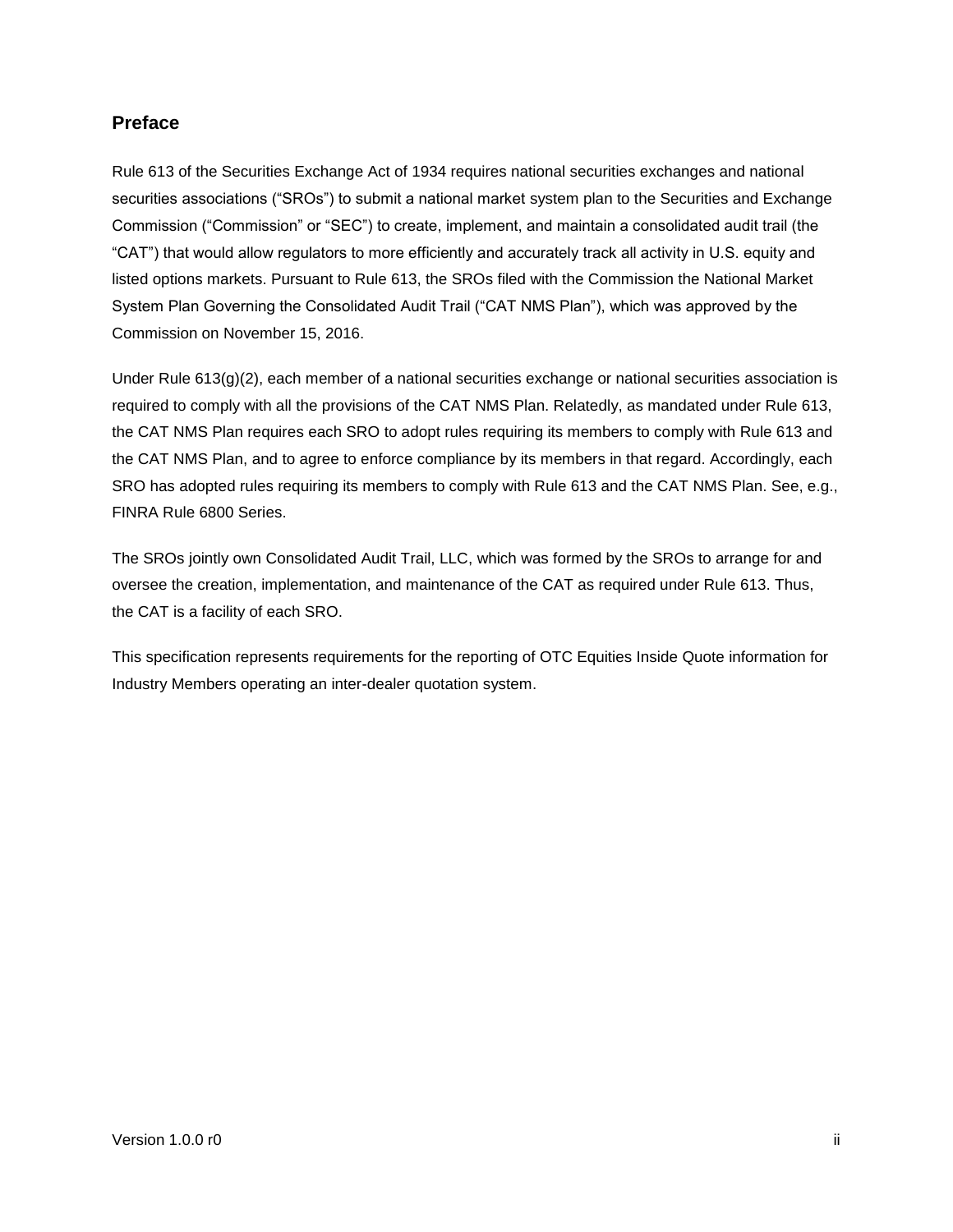# <span id="page-3-0"></span>**Change Log**

# **Table 1: Revision / Change Process**

| <b>Version</b> | Date <sup>1</sup> | <b>Author</b>                    | <b>Description</b>  |
|----------------|-------------------|----------------------------------|---------------------|
| 1.0.0 $r$ 0    |                   | Consolidated<br>Audit Trail, LLC | Initial publication |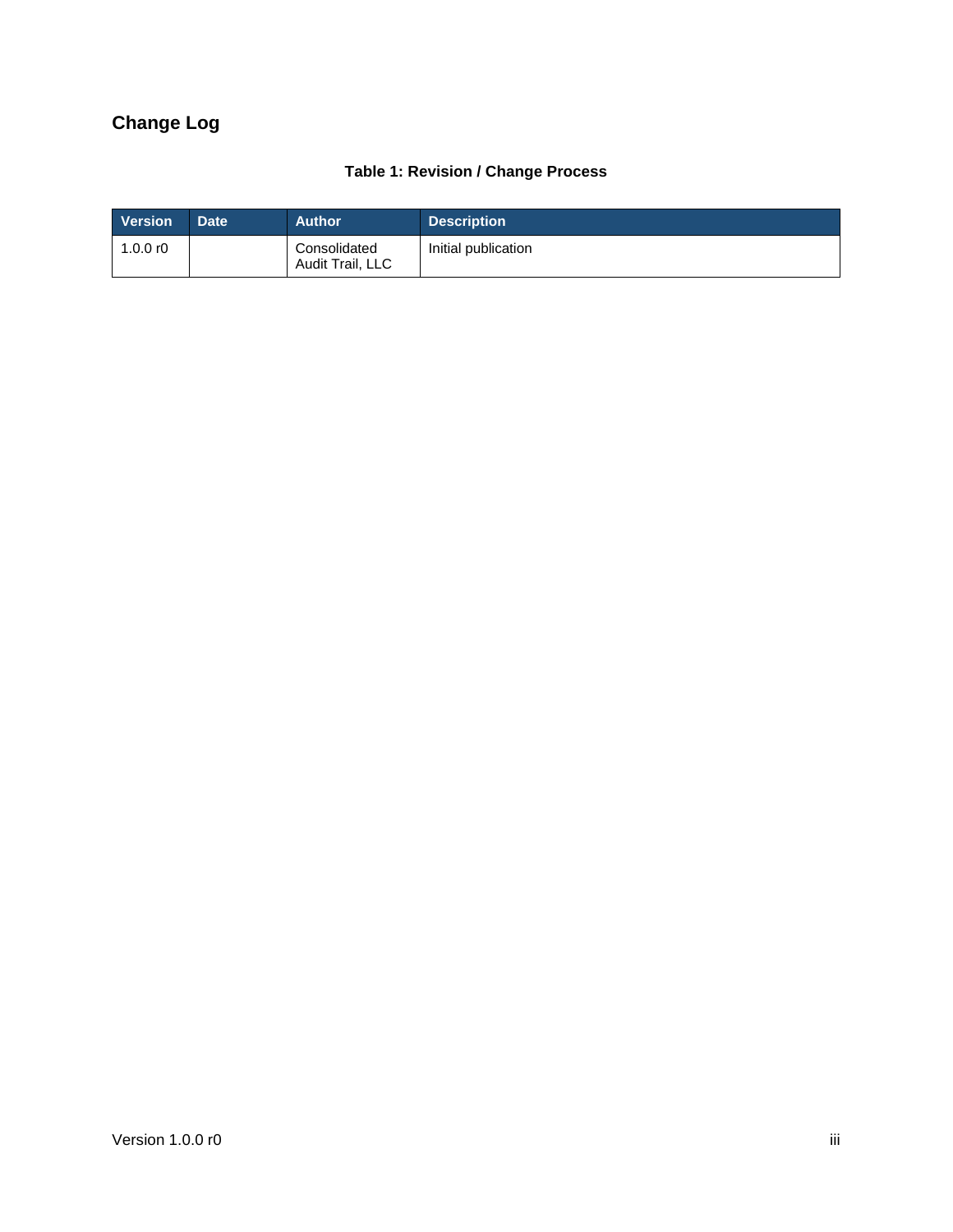# <span id="page-4-0"></span>**1. Introduction**

This specification represents the requirements for reporting OTC Equity Inside Quote information for Industry Members operating an inter-dealer quotation system.

This document is an Addendum to the [CAT Reporting Technical Specifications for Industry Members,](https://www.catnmsplan.com/technical-specifications/index.html) which includes the requirements for reporting Industry Member data to CAT along with supporting definitions.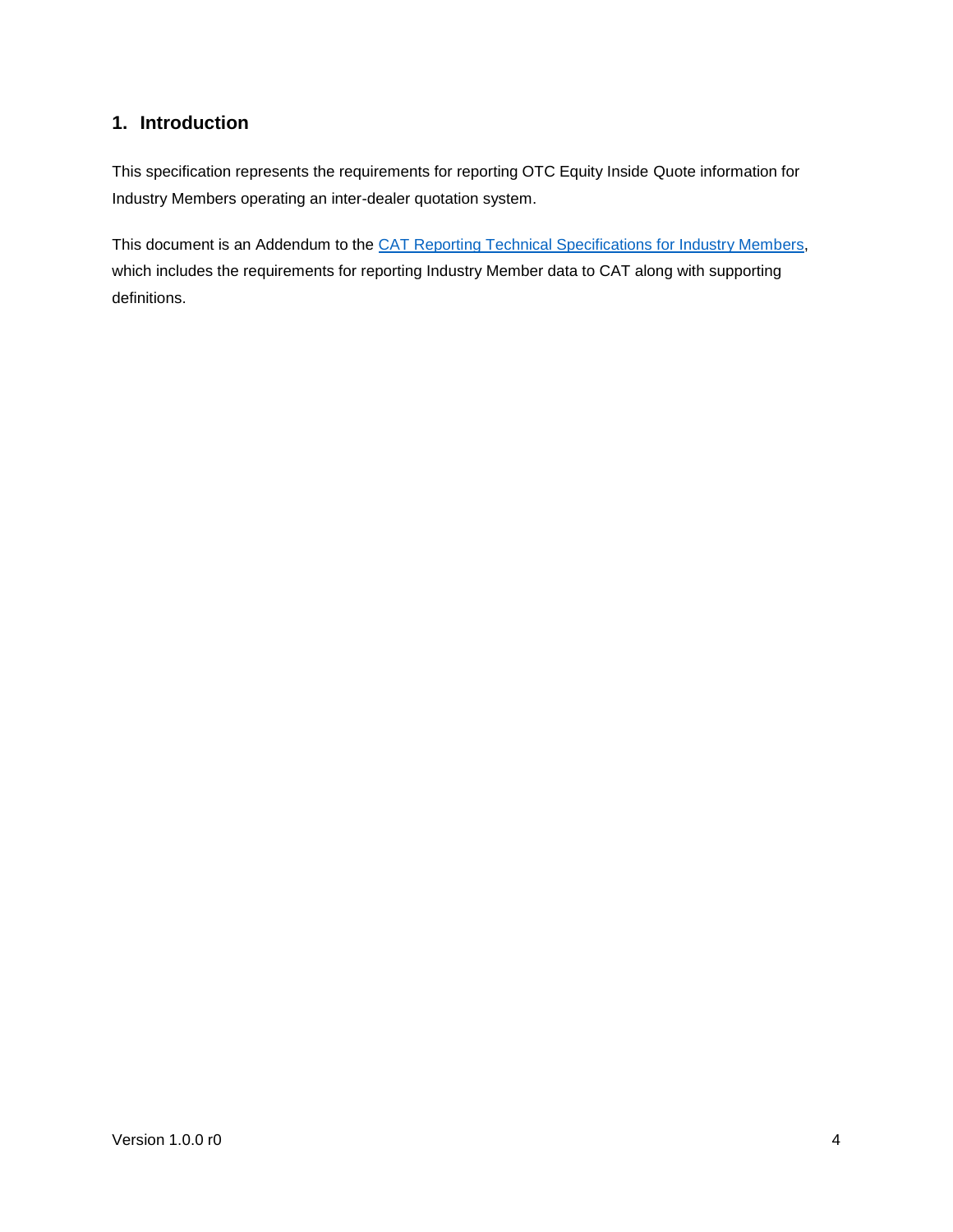# <span id="page-5-0"></span>**2. BBO Quote Event Definition**

The BBO Quote Event is used by Industry Members that operate an inter-dealer quotation system to report quote events representing the best bid, best offer and the total shares for each side available on the IDQS in OTC equity securities.

For two-sided BBO quote events, the *bidPrice, bidQty, askPrice*, and *askQty* fields must be populated. For one-sided events, the price and quantity of the applicable side must be populated. The side for which an inside quote is not available must be blank.

All BBO quote events are interpreted to begin at the specified *eventTimestamp* where the represented price and sizes are available until the *eventTimestamp* of the immediately subsequent BBO quote event in the same symbol.

IDQS BBO Quotes in OTC equity securities must be reported in Phase 2a.

| Seq#           | <b>Field Name</b>        | <b>Data Type</b>         | <b>Description</b>                                                                                                                                                                                                                                      | <b>Include</b><br><b>Key</b> |
|----------------|--------------------------|--------------------------|---------------------------------------------------------------------------------------------------------------------------------------------------------------------------------------------------------------------------------------------------------|------------------------------|
| 1              | actionType               | Choice                   | Indicates whether the event is a new event.<br>a firm initiated correction or a repair of a<br>CAT error.<br>NEW - New Record<br>RPR - Repair of event for which a CAT<br>error was provided in feedback<br>COR - Correction of event initiated by firm | $\mathsf{R}$                 |
| $\mathfrak{p}$ | errorROEID               | Unsigned                 | Unique identifier assigned by CAT to an<br>error record; used to support the<br>corrections process. Required when<br>actionType is 'RPR'                                                                                                               | $\mathsf{C}$                 |
| 3              | firmROEID                | Text (64)                | Unique identifier for the quote record<br>assigned by the CAT Reporter; formatted<br>as <eventdate>_<firm assigned="" identifier=""><br/>Must be unique for the Event Date and<br/>CAT Reporter IMID.</firm></eventdate>                                | R                            |
| 4              | type                     | Message Type             | Set to 'MBBO' to specify the Message<br>Type.                                                                                                                                                                                                           | R                            |
| 5              | <b>CAT Reporter IMID</b> | <b>CAT Reporter IMID</b> | The SRO assigned identifier that an<br>Industry Member uses to report to CAT.                                                                                                                                                                           | O                            |
| 6              | symbol                   | Symbol                   | The symbol of the stock in the FINRA<br>symbology for OTC Equity Securities.<br>Not required with the symbol has not been<br>assigned.                                                                                                                  | C                            |

#### **Table 2: New Quote Event Field Specifications**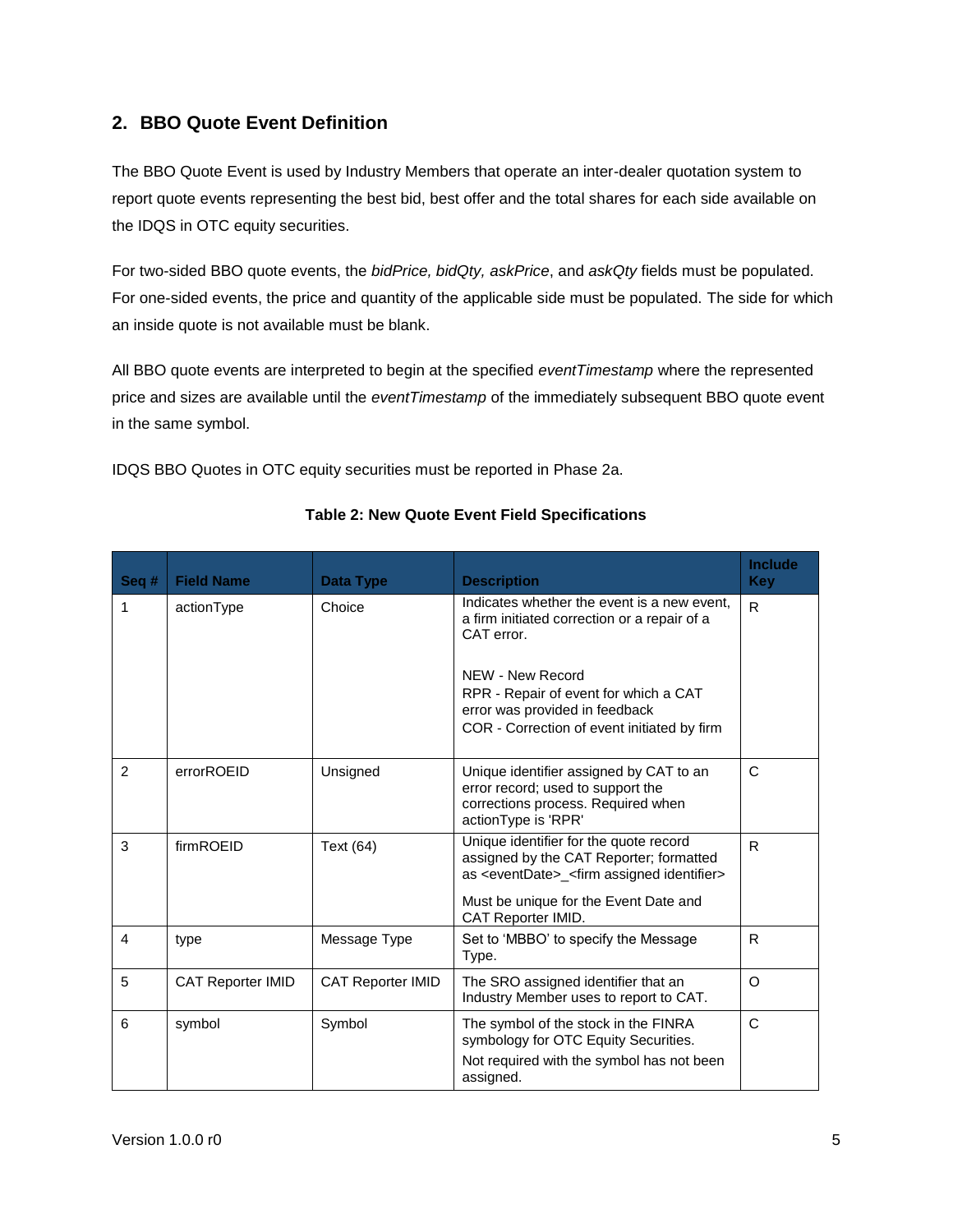| Seq #          | <b>Field Name</b> | <b>Data Type</b>      | <b>Description</b>                                                                                                                                                                                       | <b>Include</b><br><b>Key</b> |
|----------------|-------------------|-----------------------|----------------------------------------------------------------------------------------------------------------------------------------------------------------------------------------------------------|------------------------------|
| $\overline{7}$ | eventTimestamp    | Timestamp             | The date and time the quote was<br>displayed. Required to be reported at the<br>most granular level the Inter-dealer<br>quotation system uses to capture data, with<br>at least millisecond granularity. | R                            |
| 8              | seqNum            | Alphanumeric (40)     | The sequence number of the quote event,<br>used to sequence events occurring at the<br>same time<br>The sequence number is required to be an<br>increasing value for a CAT Reporter, Event               | R                            |
|                |                   |                       | Date and Symbol such that it can be used<br>to sequence events having the same event<br>timestamp in chronological order.                                                                                |                              |
| 9              | issueName         | Alphanumeric (255)    | Company name of issue; Required when<br>symbol is blank.                                                                                                                                                 | C                            |
| 10             | bidPrice          | Price                 | Inside bid price displayed representing the<br>best bid price available on the IDQS. Must<br>be blank when there is no bid price.                                                                        | C                            |
| 11             | bidQty            | <b>Whole Quantity</b> | Total bid quantity available for the<br>inside bid price in total number of shares<br>(not round lots). Must be blank when there<br>is no bid quantity. Must be populated when<br>bidPrice is populated. | $\mathsf{C}$                 |
| 12             | bidType           | Choice                | Indication if the Bid is Priced, Unpriced or<br>Bid Wanted.                                                                                                                                              | R                            |
|                |                   |                       | Choice values include:                                                                                                                                                                                   |                              |
|                |                   |                       | A - Actual Price<br>$U -$ Unpriced                                                                                                                                                                       |                              |
| 13             | askPrice          | Price                 | Inside ask price displayed representing the<br>best ask price available on the IDQS. Must<br>be blank when there is no ask Price.                                                                        | C                            |
| 14             | askQty            | <b>Whole Quantity</b> | Total ask quantity available for the<br>inside ask price in total number of shares<br>(not round lots). Must be blank when there<br>is no ask quantity. Must be populated when<br>askPrice is populated. | $\mathsf{C}$                 |
| 15             | askType           | Choice                | Indication if the Ask is Priced, Unpriced or<br>Ask Wanted.                                                                                                                                              | $\mathsf{R}$                 |
|                |                   |                       | Choice values include:                                                                                                                                                                                   |                              |
|                |                   |                       | A - Actual Price                                                                                                                                                                                         |                              |
|                |                   |                       | $U -$ Unpriced                                                                                                                                                                                           |                              |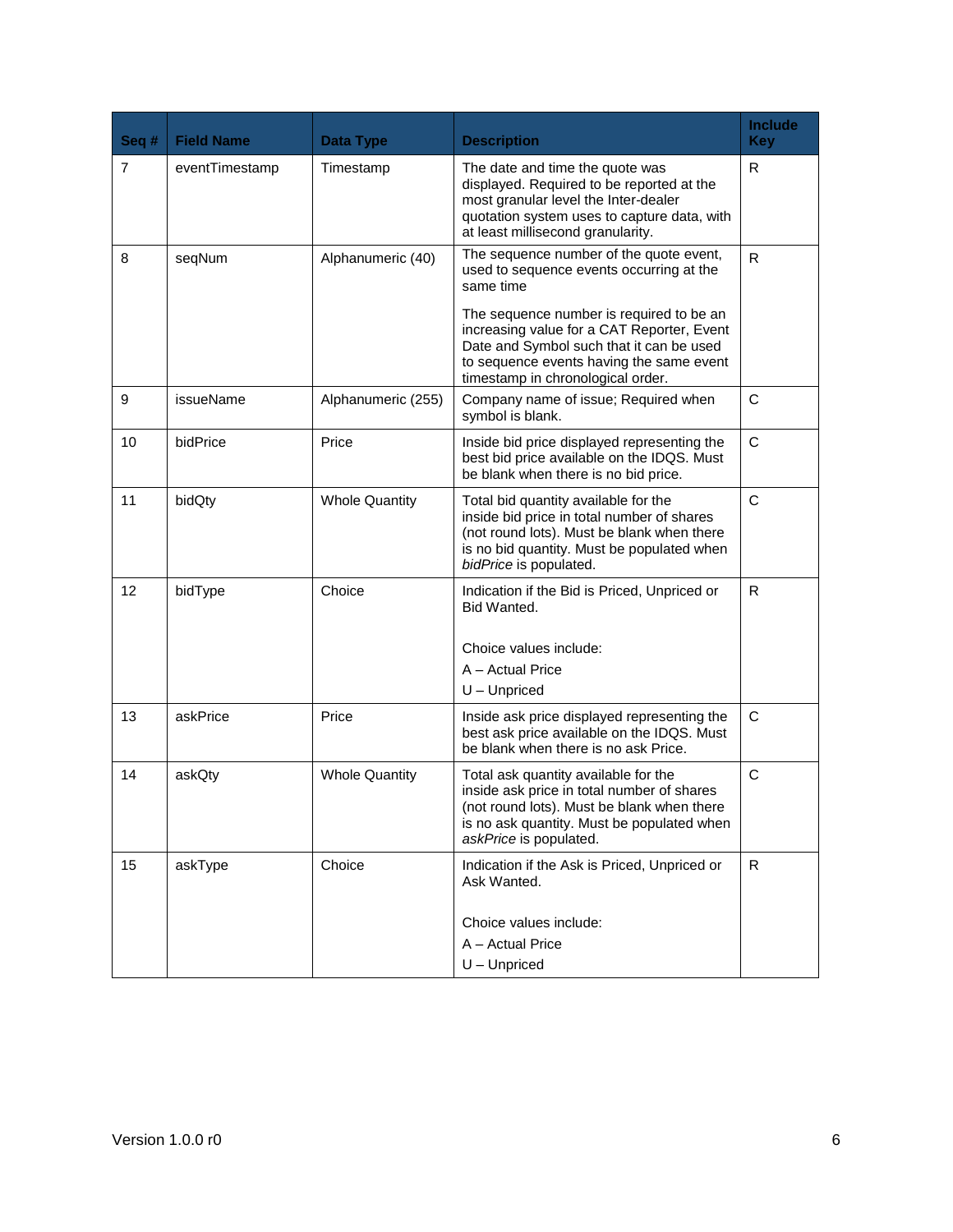# <span id="page-7-0"></span>**3. Submissions & Feedback**

Submissions and feedback of BBO information will follow the requirements specified in the [CAT](https://www.catnmsplan.com/technical-specifications/index.html)  [Reporting Technical Specifications for Industry Members](https://www.catnmsplan.com/technical-specifications/index.html) with the following exceptions:

- **File Kind** Submission and Feedback file names will distinguish BBO Events using File Kind.
- **Submissions & Feedback** Submissions and Feedback files will be managed independent of other File Kinds.
- **Processing Stages** BBO Events do not participate in Linkage Discovery
- **Error Codes** New Error codes have been defined for errors related to fields participating only in BBO Events. New error codes defined for fields that apply ONLY to BBO events are included in this document.

#### <span id="page-7-1"></span>**3.1. File Names**

File names for data submissions and related feedback must distinguish BBO events using File Kind. The following rules apply:

1. For Submission files, *File Kind* within the file name must be set to **'BBOEvents'**.

Example: SUBID\_MYID\_20170101\_FileGroup1\_BBOEvents\_000122.meta.csv

2. For Feedback files, *File Kind* within the file name will be set to **'BBOEvents'**.

<span id="page-7-2"></span>Example: SUBID\_MYID\_20170101\_FileGroup1\_BBOEvents\_000122.meta.ack.csv

### **3.2. Submissions & Feedback**

Submissions and Feedback files will be managed independent of other File Kinds. Additionally, a separate Schema related to BBO Events will be defined. The following rules apply:

- 1. Metadata File Submissions with a file name having File Kind equal to 'BBOEvents' may only pair with data files with a File Kind equal to 'BBOEvents'.
- 2. Metadata File Submissions related to data files containing BBO Events must set *fileVersion* equal to the applicable Schema version for BBO Events.
- 3. Meta Feedback provided by CAT related to BBO Events will set the *feedbackVersion* equal to the applicable Schema version for BBO Events.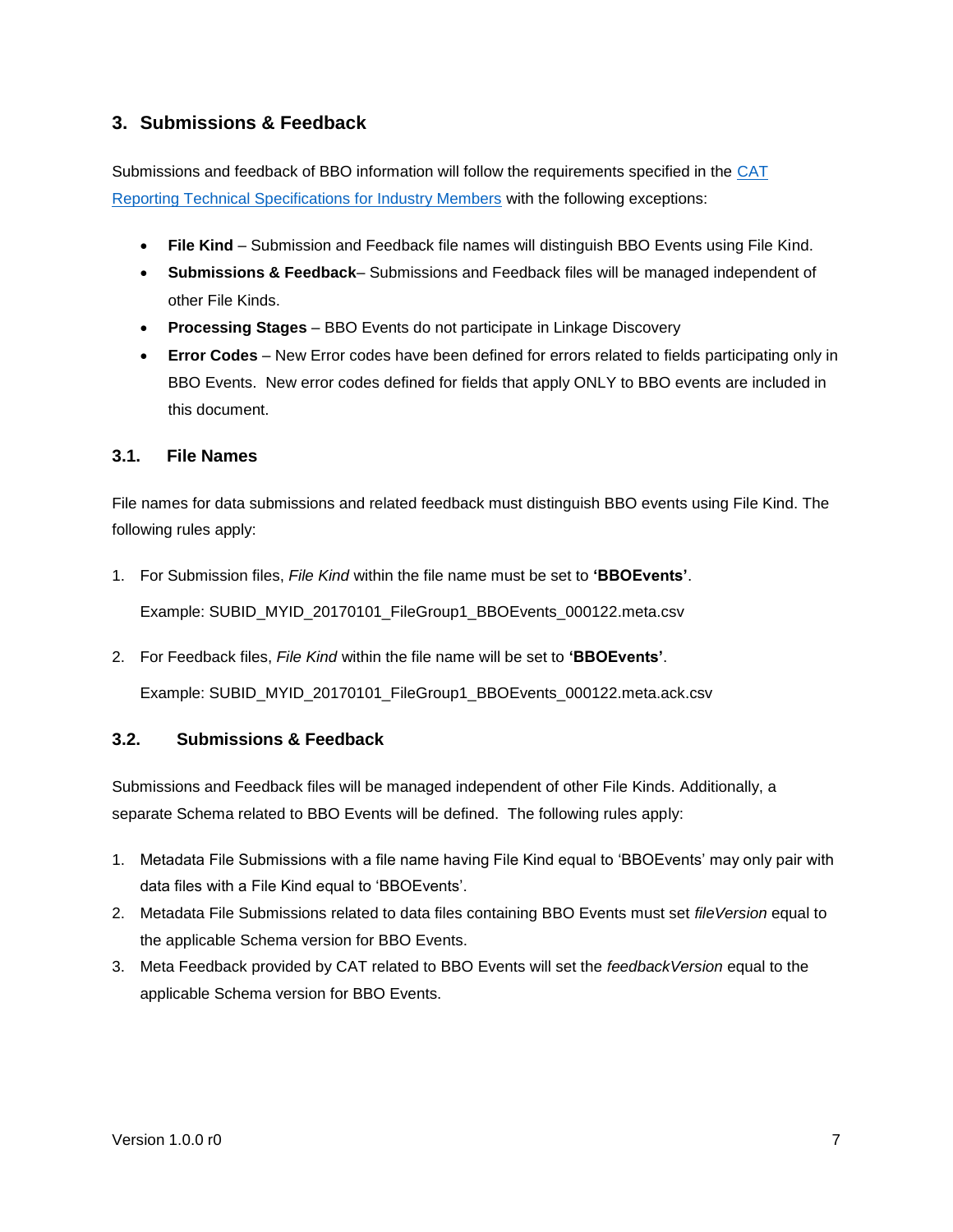### <span id="page-8-0"></span>**3.2.1. Metadata File Submission JSON Example**

| Original Metadata Submission File<br>Name | SUBID MYID 20170101 BBOEvents 000122.meta.json                                                                                                                                                                                                                                                                                                            |
|-------------------------------------------|-----------------------------------------------------------------------------------------------------------------------------------------------------------------------------------------------------------------------------------------------------------------------------------------------------------------------------------------------------------|
| Contents of Meta File                     | {"type":"META","doneForDay":false,"fileGenerationDate":20170<br>101, "reporter": "MYID", "submitter": "SUBID", "fileVersion": "1.0<br>.0", "files": [{"fileName": "SUBID MYID 20170101 FileGroup1 BBO<br>Events 000122.json.bz2", "recordCount":5217, "compressedHash":<br>"99A7712E2CC1CB3A5789B91E3C1D1E76D7F83D82C8D35FF1F56B156A49C<br>$228E2"$ } ] } |

# <span id="page-8-1"></span>**3.2.2. Metadata Feedback File CSV Example**

| Original File Submission File Name | SUBID MYID 20170101 BBOEvents 000122.meta.csv     |                                                                                                                                                                                        |  |
|------------------------------------|---------------------------------------------------|----------------------------------------------------------------------------------------------------------------------------------------------------------------------------------------|--|
| Meta Feedback File Name            | SUBID MYID 20170101 BBOEvents 000122.meta.ack.csv |                                                                                                                                                                                        |  |
| Acknowledgement of Meta File       | LINE 1                                            | 1.0.0, SUBID, MYID, 20170307,<br>SUBID MYID 20170101 BBOEvents 000122.meta.csv,<br>20170101T153552.000001089, FILE ACKNOWLEDGEMENT,<br>20170101T154152.000001089, Success, , , , , , , |  |